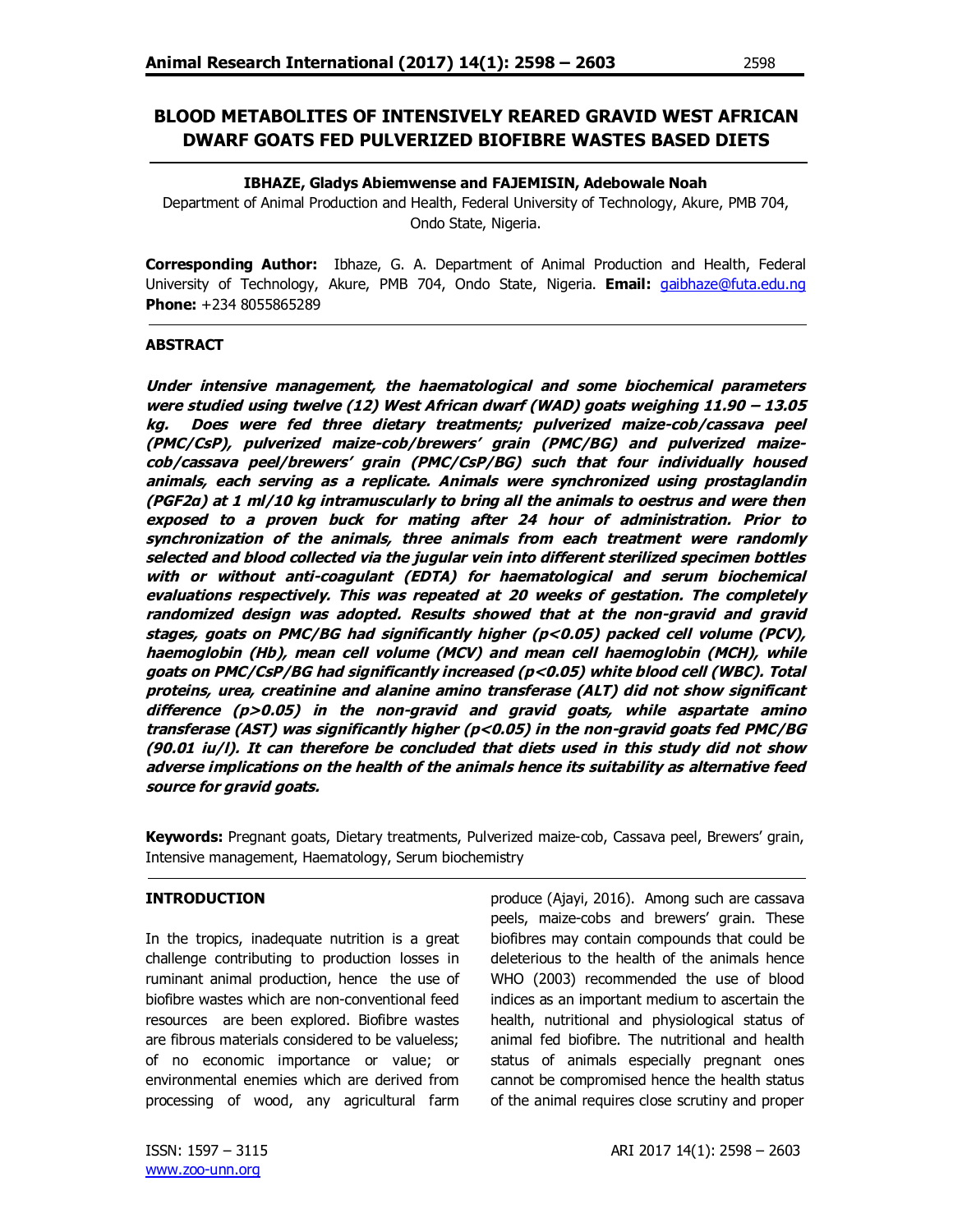examination of the blood is important (Ibhaze, 2015). However, variations in blood parameters of animals are due to several factors such as altitude, feeding level, age, sex, breed, diurnal and seasonal variation, temperature and physiological status of animals (Mbassa and Poulsen, 2003). This study was conducted to assess the blood profile of gravid West African Dwarf does fed pulverized maize-cob based diets.

## **MATERIALS AND METHODS**

**Feed Preparation:** Dried maize-cobs were collected from maize sellers and dried cassava peels (mixed varieties) were purchased from a market in Ibadan, Nigeria, while dried brewers' grain was purchased in a wet form from the brewery and sundried. These materials were manually mixed with other ingredients in the proportions specified in Table 1.

**Does Management:** Twelve (12) West African dwarf does weighing  $11.90 - 13.05$  kg were purchased from a neighbouring village to Ibadan. On arrival, they were treated against ecto and endo parasites with Asuntol and Ivermectin respectively. The experimental design adopted in this study was the completely randomized design of three treatments replicated four times with each animal serving as a replicate. Animals were tagged and randomly allotted to the three dietary treatments such that four individually housed animals form a treatment. Does were fed three isocaloric dietary treatments; pulverized maizecob/cassava peel (PMC/CsP), pulverized maizecob/brewers' grain (PMC/BG) and pulverized maize-cob/cassava peel/brewers' grain (PMC/CsP/BG). They were offered fresh feed and water *ad-libitum* daily alongside salt lick.

**Oestrus Induction:** After a two-week acclimatization period, animals were synchronized using prostaglandin (PGF2α) at 1ml/10kg intramuscularly to bring all the animals to oestrus and were then exposed to a proven buck for mating after 24 hour when the does were detected to be on "heat."

**Blood Collection:** Data collection then commenced when animals did not return to oestrus. Two days to synchronization of the animals, three animals from each treatment were randomly selected and blood collected via the jugular vein into sterilized specimen bottles and at 20 weeks of gestation, blood was collected from same animals earlier bled at the commencement of the study. This was done to give an insight of the health status of the animals before pregnancy and during pregnancy.

**Haematological and Biochemical Analysis:** The haematological indices were determined as described by Olafadehan (2011), serum total protein and its components were obtained as described by Akinrinmade and Akinrinde (2012). Serum enzymes; Alanine transaminase (ALT) and Aspartate transaminase (AST) were determined according to the methods of Reitman and Frankel (Olafadehan, 2011) and the metabolites (urea and Creatinine) were determined as described by Eun et al. (2009). Mean corpuscular volume (MCV) and mean corpuscular haemoglobin concentration (MCHC) were calculated from packed cell volume, haemoglobin concentration and red blood cells values as described by Olafadehan (2011):

| MCV $(\mu^3) = -$ | Packed cell volume                                                                                                |
|-------------------|-------------------------------------------------------------------------------------------------------------------|
|                   | Red blood cell coumt ( $\frac{millions}{mmin} x 10$                                                               |
|                   | MCH $(\mu \mu g) = \frac{Hb \text{ in } g/100 \text{ mlblood}}{Red \text{ blood cell count}} x10$                 |
|                   |                                                                                                                   |
| $MCHC (%) =$      | $\frac{\frac{\text{Hb in} - \frac{\text{g}}{100 \text{m}}}{\text{Boukend cell volume}}{Packet cell volume}} x100$ |
|                   |                                                                                                                   |

**Statistical Analysis:** Data obtained at both stages (non-gravid and gravid) were analyzed using one-way analysis of variance (ANOVA) using Statistical analysis software (SAS, 2000) and means were separated using the Duncan Multiple Range Test.

## **RESULTS**

The ingredient and chemical compositions of experimental diets are shown in Table 1. The crude protein values of diets ranged from 14.66 – 20.18 % with diet PMC/BG having the highest value (20.18 %) and the least (14.66 %) was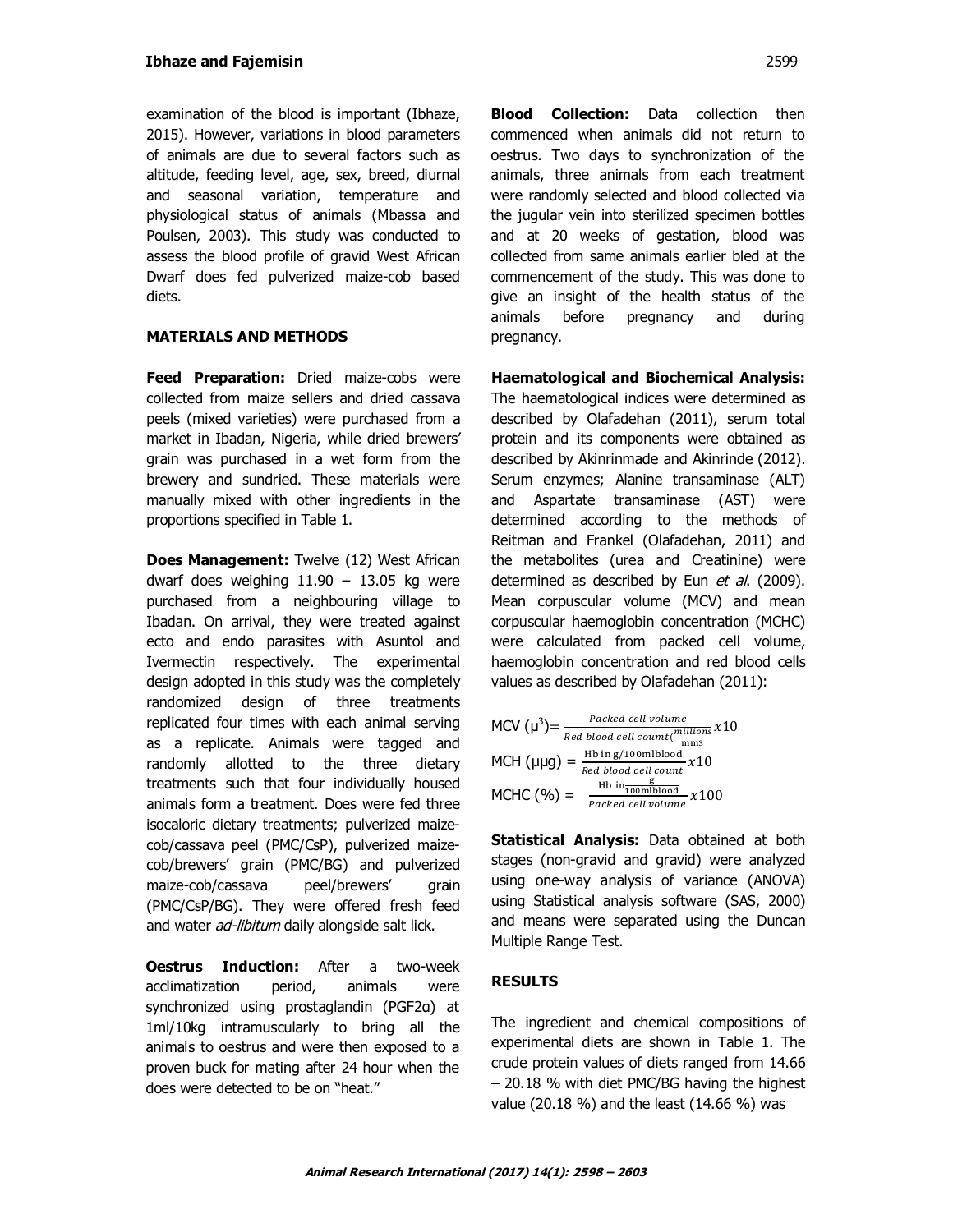|                     |  |  | Table 1: Ingredient and chemical composition of      |  |  |
|---------------------|--|--|------------------------------------------------------|--|--|
|                     |  |  | experimental diets fed to non-gravid and gravid West |  |  |
| African dwarf goats |  |  |                                                      |  |  |

| <b>Ingredients</b>              | <b>PMC/CsP</b> | <b>PMC/BG</b> | <b>PMC/CsP/BG</b> |
|---------------------------------|----------------|---------------|-------------------|
| <b>Pulverized Maize-cob</b>     | 28.00          | 28.00         | 28.00             |
| <b>Pulverized Cassava peels</b> | 60.00          |               | 30.00             |
| Palm kernel cake                | 10.00          | 10.00         | 10.00             |
| Brewers' grain                  |                | 60.50         | 30.00             |
| Urea                            | 1.00           | 0.50          | 1.00              |
| Dicalcium phosphate             | 0.50           | 0.50          | 0.50              |
| Sulphur                         | 0.50           | 0.50          | 0.50              |
| Chemical composition (%)        |                |               |                   |
| Dry matter                      | 90.90          | 90.57         | 90.06             |
| Protein                         | 14.66          | 20.18         | 18.63             |
| Ash                             | 5.32           | 7.36          | 7.96              |
| Ether extract                   | 5.10           | 8.42          | 7.14              |
| Gross Energy (MJ/kgDM)          | 15.69          | 15.72         | 15.54             |

PMC/CsP (pulverized maize-cob/Cassava peel), PMC/BG (pulverized maize-cob /brewers' grain), and PMC/CsP/BG (pulverized maize-cob /cassava peel / brewers' grain)

obtained for PMC/CsP. The diets were isocaloric (15.54 – 15.72 MJ/kg/DM). Haematological indices of gravid and non-gravid goats indicated that the non-gravid goats PCV, Hb, RBC, WBC MCHC, MCH and MCV ranged from 30.02 – 35.02 %, 10.10 – 13.03 g/dl, 7.96 – 8.55  $\text{x}10^3/\text{mm}^3$ , 4.70 – 7.50  $\text{x}10^6/\text{mm}^3$ , 33.33 – 33.71  $g/dl$ , 12.60 – 15.90 pg and 32.70 – 47.90 fL, respectively. For the gravid goats, the values ranged from 22.02 - 28.03 (PCV), 7.31 – 9.30 (Hb), 4.12 – 6.02 (RBC), 12.40 – 15.20 (WBC), 33.18 – 33.21 (MCHC), 8.61 – 22.57 (MCH) and  $25.14 - 67.96$  (MCV). Results revealed that at both stages MCHC and Hb were not affected (p>0.05). Goats on PMC/BG showed higher values of PVC, Hb, MCV and MCH, while WBC was observed to be higher in goats on PMC/CsP/BG (Table 2). Total proteins, albumin and globulin were not significantly (p>0.05) different at the non-gravid and gravid goats fed the different fibre rich diets for the 20 weeks periods (Table 3). Serum enzymes and metabolites of goats fed different fibre rich diets showed that in the non-gravid goats, ALT (23.09 – 31.55 iu/l), creatinine (1.20 – 1.26 iu/l) and urea (14.09 – 19.77 iu/l) were not significantly (p>0.05) affected but AST (76.95 – 90.01 iu/l) was significantly different (p<0.05), while at the gestating period, all the parameters were not significantly affected (p>0.05), ALT ranged from 89.28 – 95.28 iu/l, AST (135.29 – 142.2 iu/l), urea (12.11 – 14.21 iu/l) and creatinine (0.82  $-1.12$  iu/l) (Table 4).

### **DISCUSSION**

The crude protein range observed in this study was comparable with the reported values of Ajayi et al. (2014) and Adedeji *et al.* (2014) respectively in corncob diets. The PCV values which indicates the relative proportion of plasma and red blood cells obtained for non-gravid does in this study were higher than 22 –

31 % reported by Daramola et al. (2005) for healthy female WAD goats, and compared favourably with 36.9 % obtained by Taiwo and Ogunsanmi (2003), but was within the range for gravid does. The range of PCV obtained for gravid doe was similar with the reports of Waziri et al. (2010).

The Hb at the non-gravid and gravid goats were comparable with 9.9 g/dl reported by Opara et al. (2010) for healthy female WAD goats, indicating the absence of microcytic hypochromic anaemia caused by iron deficiency and improper utilization for the formation of haemoglobin (Olafadehan, 2011). Erythrocytes which transport oxygen from the lungs to body cells were lower than the reports of Waziri et al. (2010) for Sahel goats and Daramola et al. (2005) for non-pregnant goats, but higher than the findings of Opara *et al.* (2010) for pregnant WAD does. Late pregnancy has been reported to be associated with decreased PCV and RBC counts (Al-Eissa et al., 2012). White blood cells are an indicator of immune response to foreign bodies in the organism. The off shot in the white blood cells observed corroborates with the result of Waziri et al. (2010) in Sahel goats. The increase in the white blood cells in the gravid goat agreed with the reports of Waziri *et al.* (2010) who reported an increase in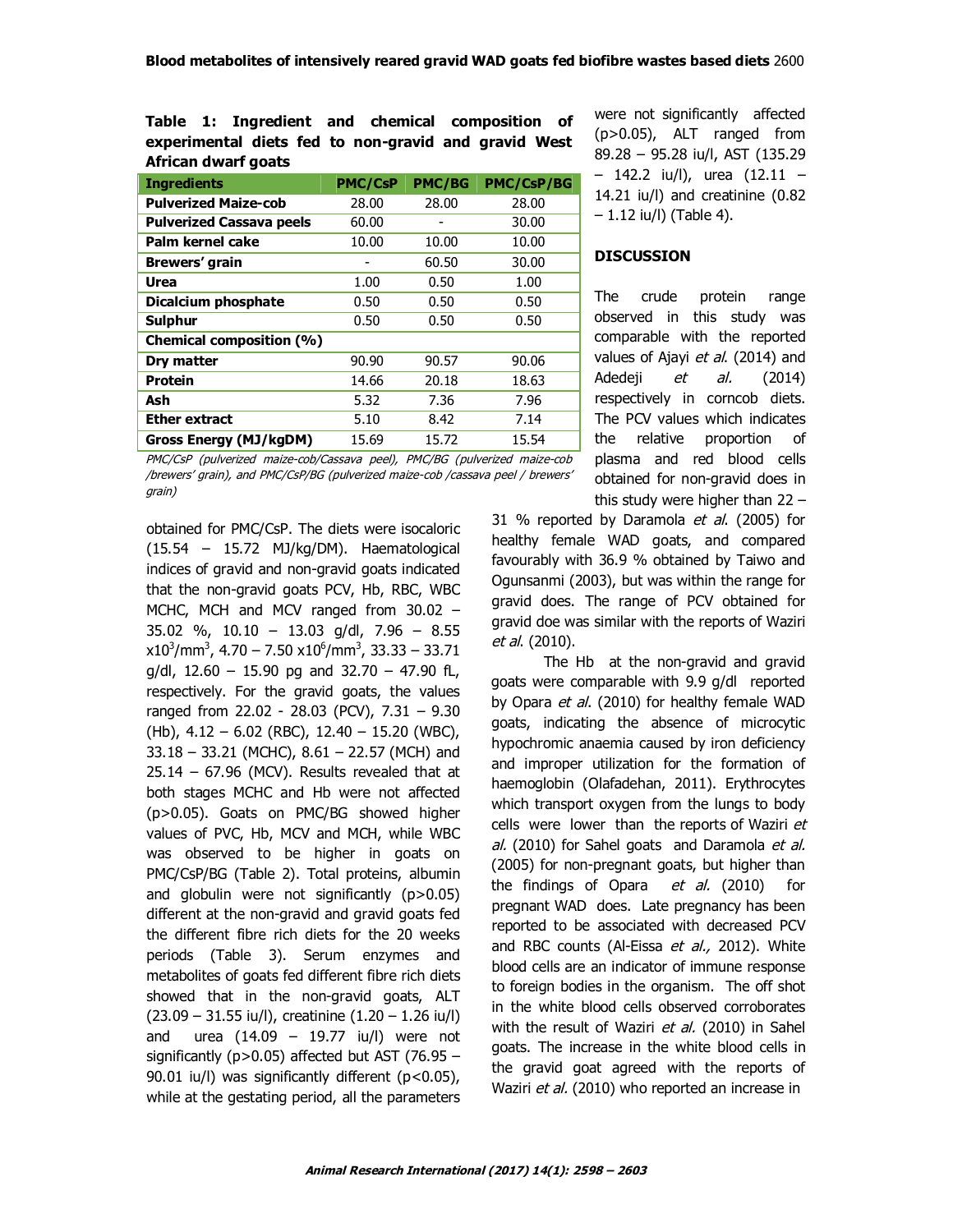| <b>Parameter</b>    |                                | <b>Non-gravid stage</b>      |                               | <b>Gravid stage</b>            |                                |                               |
|---------------------|--------------------------------|------------------------------|-------------------------------|--------------------------------|--------------------------------|-------------------------------|
|                     | <b>PMC/CsP</b>                 | <b>PMC/BG</b>                | <b>PMC/CsP/BG</b>             | <b>PMC/CsP</b>                 | <b>PMC/BG</b>                  | PMC/CsP/BG                    |
| <b>PCV</b> (%)      | $35.02 \pm 2.90^b$             | 39.03 $\pm$ 2.7 <sup>a</sup> | $30.02 \pm 2.49$ <sup>c</sup> | $28.03 \pm 2.71$ <sup>cd</sup> | $28.01 \pm 2.56$ <sup>cd</sup> | $22.02 \pm 2.47$ <sup>e</sup> |
| Hb(g/dl)            | $11.80 \pm 0.93$               | $13.01 \pm 1.72$             | $10.10 \pm 1.93$              | $9.30 \pm 0.72$                | $9.30 \pm 1.66$                | $7.31 \pm 0.99$               |
| RBC $(x10^6/\mu L)$ | $8.55 \pm 1.65^{\circ}$        | $8.13 \pm 1.81$ <sup>a</sup> | $7.96 \pm 1.39$ <sup>a</sup>  | $6.02 \pm 0.97$ <sup>a</sup>   | $4.12 \pm 0.89^b$              | $8.48 \pm 0.74$ <sup>a</sup>  |
| $WBC(x10^6/mm^3)$   | $4.80 \pm 0.69$ <sup>c</sup>   | $4.70 \pm 0.69$ <sup>c</sup> | $7.50 \pm 1.98$ <sup>b</sup>  | $13.70 \pm 1.25$ <sup>a</sup>  | $12.40 \pm 1.14^a$             | $15.20 \pm 1.43$ <sup>a</sup> |
| MCHC(g/dL)          | $33.71 \pm 1.93$               | $33.33 \pm 1.98$             | $33.67 \pm 1.92$              | $33.21 \pm 1.85$               | $33.21 \pm 1.76$               | $33.18 \pm 1.74$              |
| MCH(pg)             | $13.80 \pm 1.87^b$             | $15.90 \pm 1.64^b$           | $12.60 \pm 1.88^b$            | $15.45 \pm 1.75^b$             | $22.57 \pm 1.67$ <sup>a</sup>  | $8.61 \pm 0.67$ <sup>c</sup>  |
| MCV(fL)             | 40.90 $\pm$ 2.78 $\textdegree$ | 47.90 $\pm$ 2.07 $^{\rm b}$  | 32.70 $\pm$ 1.24 $d$          | $46.51 \pm 2.12^{b}$           | 67.96 $\pm$ 2.95 $^{\circ}$    | $25.14 \pm 2.86^e$            |

**Table 2: Haematological indices of non-gravid and gravid West African dwarf goats fed pulverized biofibre wastes based diets** 

Means along the same row with different letter superscripts are significantly (p<0.05) different. PMC/CsP (pulverized maizecob/Cassava peel), PMC/BG (pulverized maize-cob /brewers' grain), and PMC/CsP/BG (pulverized maize-cob /cassava peel / brewers grain) MCH (Mean Corpuscular Haemoglobin), MCV (Mean corpuscular volume), MCHC (Mean Corpuscular Haemoglobin Concentration), PCV (Packed cell volume), Hb (Haemoglobin), WBC (White blood cells) and RBC (Red blood cells)

**Table 3: Serum proteins of non-gravid and gravid West African dwarf goats fed pulverized biofibre wastes based diets** 

| <b>Parameter</b> |                 | Non-gravid stage |                   | <b>Gravid stage</b> |                 |                   |
|------------------|-----------------|------------------|-------------------|---------------------|-----------------|-------------------|
| (g/dl)           | <b>PMC/CsP</b>  | <b>PMC/BG</b>    | <b>PMC/CsP/BG</b> | <b>PMC/CsP</b>      | <b>PMC/BG</b>   | <b>PMC/CsP/BG</b> |
| Total proteins   | $5.07 \pm 0.70$ | $4.19 \pm 0.45$  | $4.80 \pm 2.42$   | $6.02 \pm 0.15$     | $5.03 \pm 0.26$ | $6.74 \pm 0.10$   |
| <b>Albumin</b>   | $3.10 \pm 0.78$ | $3.10 \pm 0.92$  | $3.11 \pm 1.93$   | $3.55 \pm 0.23$     | $3.57 \pm 0.45$ | $3.23 \pm 0.13$   |
| <b>Globulin</b>  | $1.97 \pm 0.19$ | $1.09 \pm 0.11$  | $1.69 \pm 0.17$   | $2.47 \pm 0.34$     | 1.46±0.45       | $3.51 \pm 0.59$   |

Means along the same row with different letter superscripts are significantly (p<0.05) different. PMC/CsP (pulverized maizecob/Cassava peel), PMC/BG (pulverized maize-cob /brewers' grain), and PMC/CsP/BG (pulverized maize-cob /cassava peel / brewers grain)

|                                                        |  | Table 4: Some serum enzymes and metabolites of non-gravid and gravid West African |  |  |
|--------------------------------------------------------|--|-----------------------------------------------------------------------------------|--|--|
| dwarf goats fed pulverized biofibre wastes based diets |  |                                                                                   |  |  |

| <b>Parameter</b>  |                    | Non-gravid stage              |                               | <b>Gravid stage</b>       |                                |                                |  |
|-------------------|--------------------|-------------------------------|-------------------------------|---------------------------|--------------------------------|--------------------------------|--|
|                   | <b>PMC/CsP</b>     | <b>PMC/BG</b>                 | <b>PMC/CsP/BG</b>             | <b>PMC/CsP</b>            | <b>PMC/BG</b>                  | <b>PMC/CsP/BG</b>              |  |
| $ALT$ (iu/l)      | $31.55 \pm 2.93^b$ | $23.09 \pm 2.53^{b}$          | $29.52 \pm 2.75^{\circ}$      | $90.32 \pm 3.91^a$        | $95.28 \pm 2.67$ <sup>a</sup>  | $89.28 \pm 2.95^{\circ}$       |  |
| AST(iu/l)         | $89.52 \pm 3.76^b$ | 90.01 $\pm$ 3.85 <sup>b</sup> | $76.95 \pm 3.37$ <sup>c</sup> | $138.63 \pm 4.65^{\circ}$ | $142.20 \pm 4.64$ <sup>a</sup> | $135.29 \pm 3.78$ <sup>a</sup> |  |
| Urea              | 19.77±2.86         | 14.09±2.56                    | $16.36 \pm 2.15$              | $14.21 \pm 2.65$          | $12.11 \pm 2.34$               | $14.05 \pm 2.68$               |  |
| <b>Creatinine</b> | $1.26 \pm 0.18$    | $1.26 \pm 0.18$               | $1.20 \pm 0.21$               | $1.12 \pm 0.28$           | $0.82 \pm 0.08$                | $0.94 \pm 0.37$                |  |

Means along the same row with different letter superscripts are significantly (p<0.05) different. PMC/CsP (pulverized maizecob/Cassava peel), PMC/BG (pulverized maize-cob /brewers' grain), and PMC/CsP/BG (pulverized maize-cob /cassava peel / brewers grain). Alanine transaminase and (ALT) and Aspartate transaminase (AST)

the total leukocytes count in pregnant goats around parturition and similar increase was also reported by Igado  $et$  al. (2011) for pregnant goats at days 50 and 100. The higher values obtained at pregnancy could be due to pregnancy stress which may have triggered the body's immune system to produce more leucocytes for defense. The blood indices (MCV, MCH and MCHC) were within the normal physiological range reported by (Taiwo and Ogunsanmi, 2003). This probably suggests an increase in the release of matured erythrocytes into the circulatory system (Merck, 2012), resulting in absence of anaemic condition in the goats. The serum urea, nitrogen and creatinine were within the normal range for healthy goats. These results suggested that the dietary treatments did not clinically affect the kidney or the liver nor result in any dysfunction of the organ implying better utilization of the protein. The AST obtained at the non-gravid period is consistent with the established range for normal goats. ALT values for goat reported by Kiran et al. (2012) were higher than those reported in this study for non-gravid goats but lower than values for gravid goats. The increase in ALT and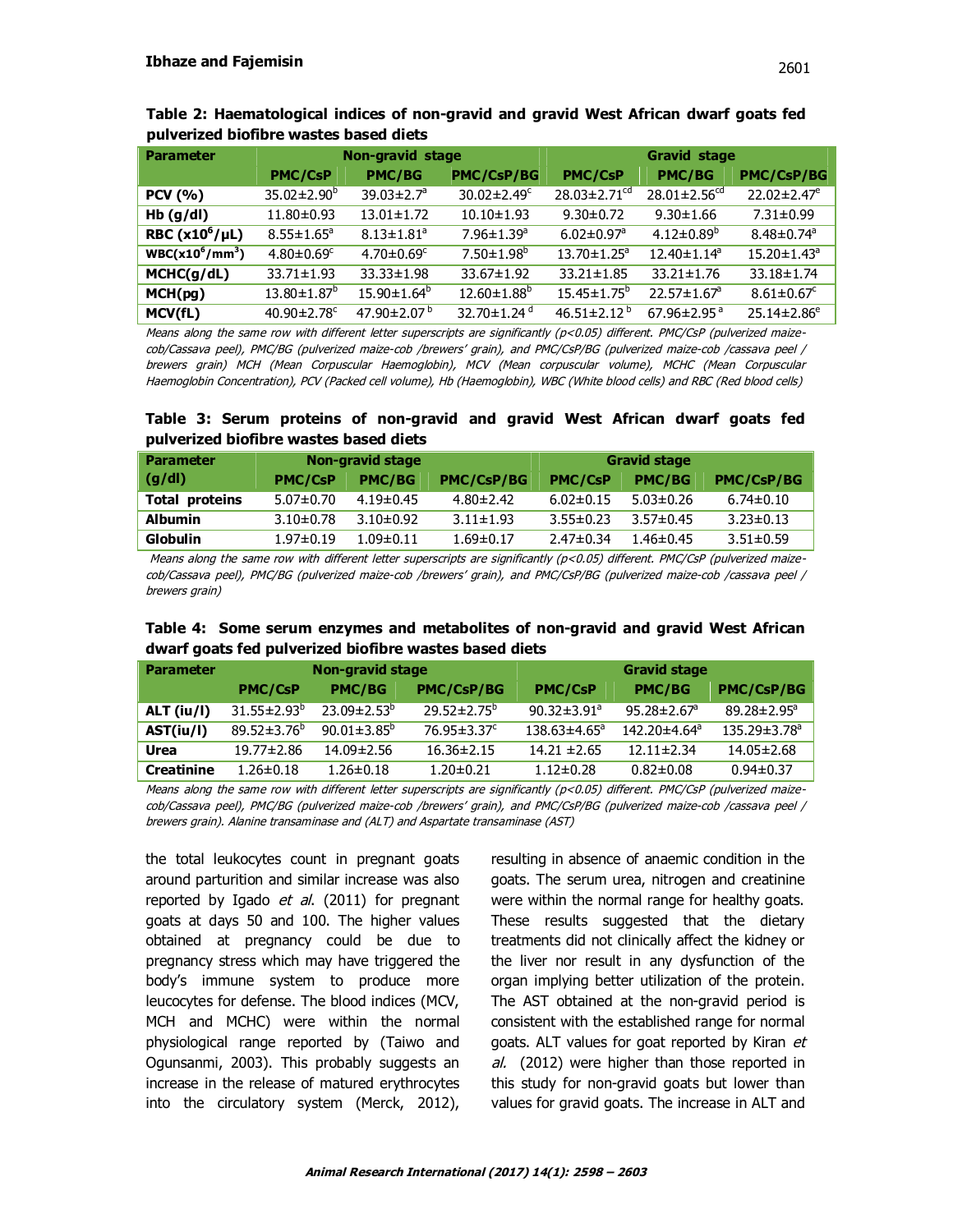AST in goats at the gravid stage relative to the non-gravid stage could have been influenced by the physiological state of the animals. This is in tandem with the report of Onasanya et al. (2015) who opined that serum transaminases level can be influenced by reproductive status. Total protein values obtained at the gravid and non-gravid goats were within the range of  $5.5 -$ 10.0 g/dl reported for various ruminant species. The relatively higher total proteins obtained for the gravid does could be a compensation for the requirements of growing foetus for bone tissues and organs formation and quick recuperation of the does after parturition.

**Conclusion:** This study has indicated that goats can be managed intensively without loss of animals, abortion or miscarriages if given adequate attention because during this study, no mortality was recorded. The gravid state of the animal induced some physiological stress that resulted in some metabolic changes which may have altered some haematological and biochemical parameters of the animals.

## **REFERENCES**

- ADEDEJI, O. Y., AJAYI, F. T., FALOLA, O. O. and AREGBE, A. O. (2014). Intake and digestibility of West African Dwarf goats fed concentrate with varying inclusion levels of corn cob and groundnut husk. Pages 265 – 267. In: Proceedings of the 39th Conference of the Nigerian Society for Animal Production, 16 – 19 March 2014, Babcock University, IIishan-Remo, Ogun State, Nigeria.
- AJAYI, B. (2016). Adding Value to Biofibre Wastes: A Lesson from Creation. 77<sup>th</sup> Inaugural Lecture Series, Federal University of Technology, Akure, Ondo State, Nigeria**.**
- AJAYI, F. T., OGUNLEKE, F. O. ODEJIDE, J. O. TIAMIYU, A. K. and MORAKINYO, O. A. (2014). Feed intake and weight changes of West Africa Dwarf goats fed concentrate diet with corncob in varying inclusion levels. Pages 262 – 264. In: Proceedings of the 39th Conference of

the Nigerian Society for Animal Production, 16 – 19 March 2014, Babcock University, IIishan-Remo, Ogun State, Nigeria.

- AKINRINMADE, J. F. and AKINRINDE, A. S. (2012). Haematological and Serum biochemical indices of West African dwarf goats with foreign body rumen impactation. Nigerian Journal of Physiological Sciences, 27: 083 – 087.
- AL-EISSA, M. S., ALKAHTANI, S., AL-YAHYA, H. and AL-MARZOUG, M. (2012). Effect of pregnancy on haematological and biochemical profiles in the mountain gazelles (Gazella gazelle). Current Research Journal of Biological Sciences, 4(4): 526 – 529.
- DARAMOLA, J. O, ADELOYE, A. A., FATOBA, T. A. and SOLADOYE, A. O. (2005). Hematological and biochemical parameters of West African Dwarf goat. Livestock Research for Rural Development, 17: 1– 8.
- EUN, K., YOUNG, M., JIN, T., BO, K., HWA, Y., YUN, H., KYONG, S., HAK, C., SEONG, Y. and HONG, K. (2009). Derivation of a new equation for estimating creatinine clearance by using fat-free mass and serum creatinine concentration in Korean patients with type 2 diabetes mellitus. Diabetes Research and Clinical Practice, 83: 44 – 49.
- IBHAZE, G. A. (2015). Feeding quality of fermented maize-cob based diets as feed for West African Dwarf goats. Applied Tropical Agriculture, 20(1): 52 – 56.
- IGADO, O. O., AJALA, O. O. and OYEYEMI, M. O. (2011). Investigation into the hematological and liver enzyme changes at different stages of gestation in the West African dwarf goat (Capra hircus L.). International Journal of Animal and Veterinary Advances, 3(5): 277 – 281.
- KIRAN, S., BHUTTA, A. M., KHAN, B. A., DURRANI, S., ALI, M. and IQBAL, F. (2012). Effect of age and gender on some blood biochemical parameters of apparently healthy small ruminants from Southern Punjab in Pakistan. Asian